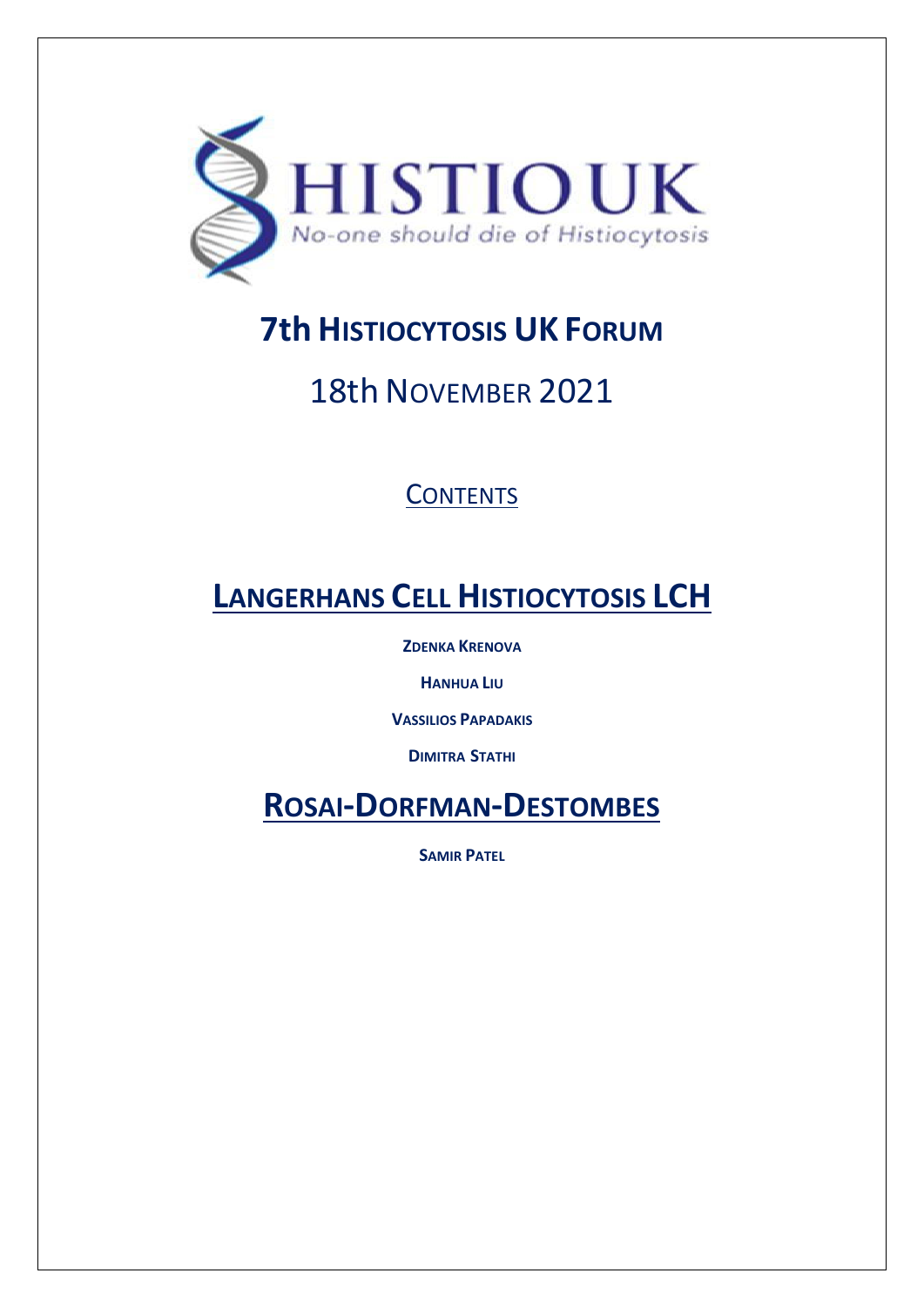**A 15-MONTH- OLD CHILD PRESENTING WITH HIGHLY AGGRESSIVE BRAF+ MULTISYSTEM LCH WITH CNS INVOLVEMENT: IMMUNE CELL AND CYTOKINE PROFILES**

## **ZDENKA KRENOVA PRESENTING**

A 1.5 yearold boy with Langerhans cell histiocytosis (LCH) with massive infiltration of the cerebellar middle fossa was given monthly pulses of low dose cytarabine plus BRAF inhibitor. Despite the premedication (indomethacin, corticosteroids) we had to terminate the cytarabine completely after 4th cycle (initially meant to last 12 months) due to cytokine storm accompanied with high CRP and very high presepsin. We analysed monocyte subsets and their maturation markers within peripheral blood mononuclear cells isolated from whole blood, as well as cytokines by multiplex cytokine array in plasma and liquor samples. We found a high degree of fluctuation in monocyte subset frequencies in peripheral blood across multiple timepoints in patient with severe LCH after initiation of treatment when compared to two patients in remission. We observed that innate immune parameters including monocytes maturation, phagocytic capacity increased by cytarabine treatment initiation, whilefrequency to phagocytes remained stable after 7 months post treatment initiation resemblingthe level of patients in remission. However, the amount of phagocyted material remained lower compared to patients in remission. Cytokine analysis revealed, that the treatment with BRAF/MEK inhibitors decreased the amount of many pro- and anti-inflammatory cytokines present in plasma. Results highlight the fluctuation of monocyte and cytokine production profiles during the therapy. Observed strong increase of presepsin (sCD14) levels after cytarabine administration will be further analysed in the context of changes in innate immune markers. The patient achieved complete resolution of LCH lesions at 4 months evaluation. Positivity of BRAF-V600E in the bone marrow is lasting.

Authors and affiliations

*Zdenka Krenova (Presenting)* Department of Pediatric Oncology, University Hospital Brno, Brno, Czech Republic *Petra Loznickova* International Clinical Research<br>Center (ICRC), St. Anne's University Hospital Brno, Brno, Cz International Clinical Research Center (ICRC), St. Anne's University Hospital, Brno, Czech Republic *Marcela Hortová-Kohoutková* nternational Clinical Research Center (ICRC), St. Anne's University Hospital, Brno, Czech Republic *Jan Fric* Institute of Hematology and Blood Transfusion, Prague, Czech Republic International Clinical Research Center (ICRC), St. Anne's University Hospital, Brno, Czech Republic *Jaroslav Sterba* Department of Pediatric Oncology, University Hospital, Brno, Czech Republic.



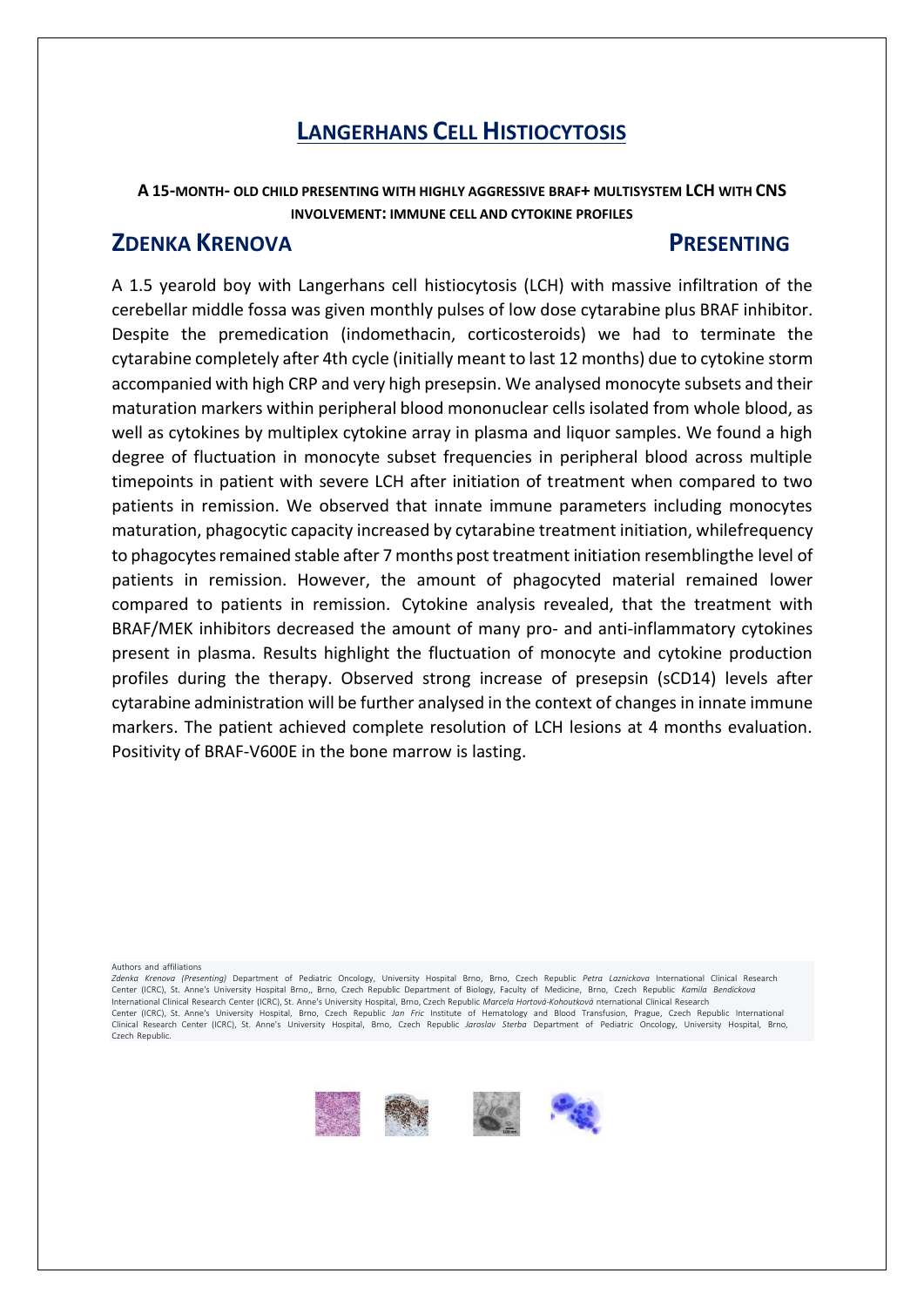### **INCIDENCE AND SURVIVAL OF LANGERHANS CELL HISTIOCYTOSIS: A NATIONAL REGISTRY STUDY IN ENGLAND, 2013-2018**

## **HANHUA LIU PRESENTING**

**Introduction** Langerhans cell histiocytosis (LCH) is a rare disorder characterised by accumulation of dendritic- or monocyte-derived cells in organs, ranging from self- healing lesions to life-threatening multi-system disease. A delay in the full recognition of LCH as a common malignant process is reflected in the paucity of population-based information on the incidence and outcome of LCH.

**Aims** This paper reports the first population-based study of incidence and survival forall ICD-O-3 coded LCH without age restriction, covering the whole of England.

**Method** The study population was identified in the National Cancer Registration Dataset using ICD-O-3 morphologies 9751-9754 for malignancies diagnosed in 2013- 2018 (inclusive). Crude and age-standardised incidence rate per million person years(ASR) were calculated. Overall survival estimates were calculated. For patients aged ≥15 years, relative survival and the proportional hazards of death were also estimated.

**Results** We identified 528 patients with LCH diagnosed in 2013 -2018, of whom 269 were children aged 0-14 years. The ASR of LCH in England was 1.50 (95%CI:1.37 -1.63)per million person years, with 1.80 (95%CI:1.57-2.04) in the most deprived areas, compared to 1.37 (95%CI:1.17-1.58) in the least deprived. Children had a 5-year survival of 99% (95%CI:96%-99%) versus 71% (63%-78%) in ≥15s, decreased with increasing age to 33% for ≥65s.

**Conclusions** This study confirms that incidence is increasing, and that younger age, male sex and deprivation are associated with LCH incidence. Survival is excellent in children, but it decreases markedly with increasing age and opportunities to improve outcome in older age groups need to be pursued.

Authors and affiliations

*Hanhua Liu (Presenting)*Public Health England, London, United Kingdom *Charles Stiller* Public Health England, London, United Kingdom *Colin Crooks* University of Nottingham, Nottingham, United Kingdom Public Health England, London, United Kingdom *Brian Rous* Public Health England, London, United Kingdom *Mary Bythell* Public Health England, London, United Kingdom *John Broggio* Public Health England, London, United Kingdom *Judith Rankin* Newcastle University, Newcastle upon Tyne, United Kingdom Public Health England, London, United Kingdom *Tim Card* University of Nottingham, United Kingdom *Lu Ban* Evidera at PPD, Beijing, China *Vasanta Nanduri* 7Watford General Hospital, Watford, United Kingdom *Lucy Elliss-Brookes* Public Health England, London, United Kingdom *Peter Lanyon* University of Nottingham, Nottingham, United Kingdom Public Health England, London, United Kingdom *Jennifer Broughan* Public Health England, London, United Kingdom *Lizz Paley* Public Health England, London, United Kingdom *Kwok Wong*Public Health England, London, United Kingdom *Andrew Bacon* Public Health England, London, United Kingdom *Mark Bishton* Nottingham City Hospital, Nottingham, United Kingdom University of Nottingham, Nottingham, United Kingdom *Joe West* University of Nottingham, Nottingham, United Kingdom Public Health England, London, United Kingdom

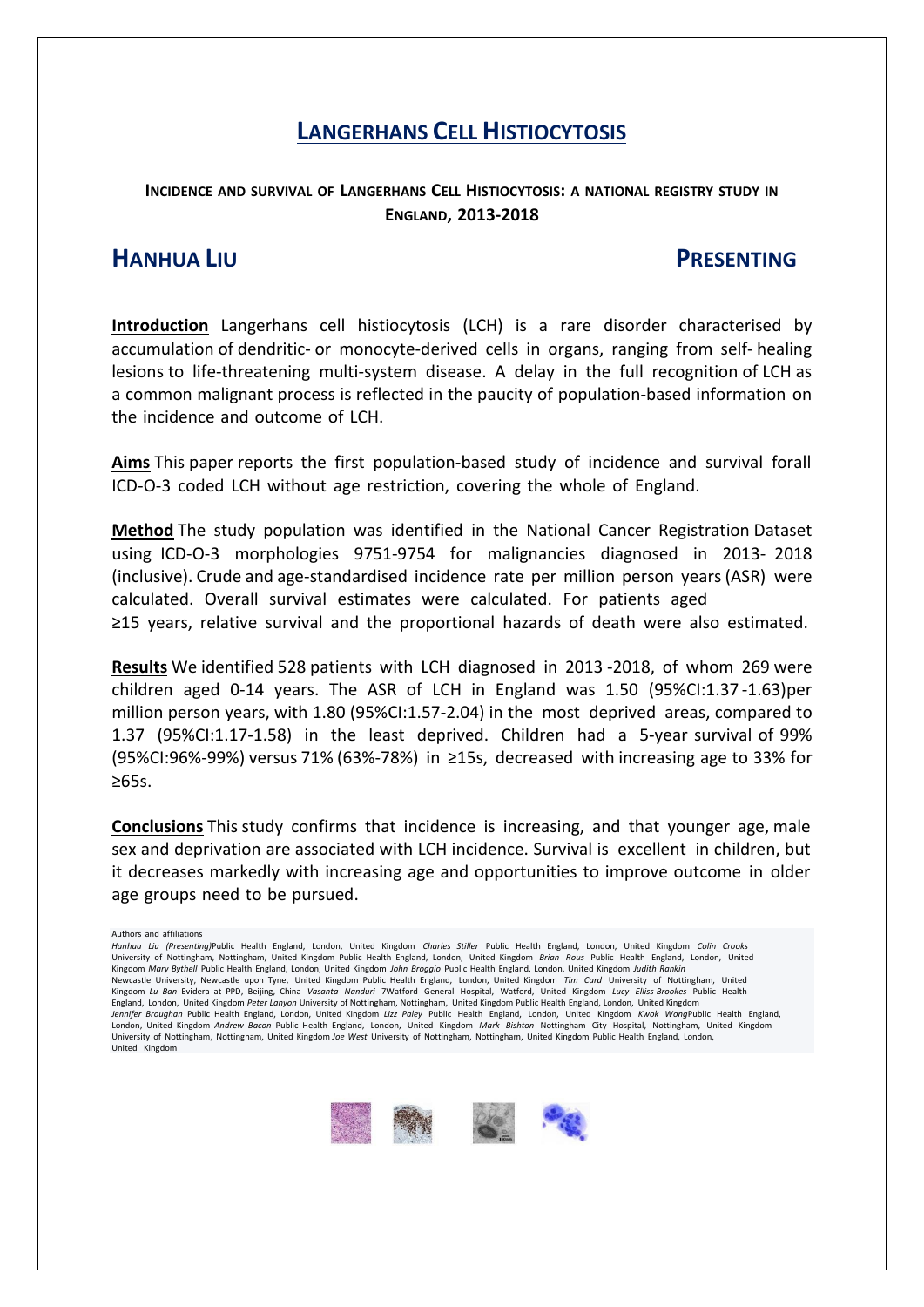#### **GREEK PAEDIATRIC LCH NATIONAL REGISTRY RESULTS OVER THE LAST TWO DECADES**

### **VASSILIOS PAPADAKIS PRESENTING**

**Introduction/Aims** To describe characteristics, treatment and outcome of Greek paediatric LCH patients.

**Methods** Between 2000-2018, 169 patients(62.72% males) were retrospectively registered, with mean diagnosis age 5.59 years (range:0.01-20.51), 52<2years.

**Results** One-hundred-thirty-three(78.7%) patients had SS-disease, bones:110(82.71%), skin:11(8.27%), hypothalamus/pituitary:3(2.26%), other:3(2.26%). Forty-six(34.6%) patients had CNS-Risk+ lesions, 4 patients had diabetes insipidus (DI). Initially, 66(49,6%) were observed only, 5(7.5%) relapsed. All patients are alive in CR (OS:100%, EFS:92.5%, mediantime of follow-up (MTFup) 4.2 years (range, 0.1-19.7). Systemic chemotherapy received 71(53.4%) SS-disease children, all Prednisolone/Vinblastine. Thirty (22.6%) patients had CNS-Risk+ lesions and 4 developed DI. Two patients died,OS:98.5%. Thirteen patients relapsed, EFS:85.7%, MTFup:6.51 years (range:0.3-19.7).

Thirty-six patients (21.3%) presented with MS-disease. Median-age 1.7 years (range:0.35- 10.33/ 21<2 years, 58.3%), with 2-5 system involvement and hematopoietic/liver/spleen involvement in 6/9/6 patients, respectively. Twenty-seven patients had bone localization (CNS-Risk+21). Risk-Organ+ had 22 patients(59.5%). Ten patients (27.0%) developed DI. The majority received Prednisolon/Vinblastine, 3 Prednisolon/Vinblastine/Etoposide and 1 Prednisolone-only, for median treatment duration: 12 months (range:1-43). First relapse/resistant disease was observed in 9 patients (24.3%):EFS:75.0%, second/third relapse in 6/3 patients. One patient succumbed, OS:97.3%.

Overall, 27/51(52.94%) evaluated patients were BRAF-V600E+, 21/39 SS and 6/12 MS. Five SS BRAF-V600E+ patients relapsed, 6/6 MS BRAF-V600E- patients in CR1 and 3/6 BRAF-V600E+ have relapse/resistant disease.

**Conclusions** These retrospective results of Greek children with LCH are comparable with international and are the basis for our participation to LCH-IV Protocol, supported by Artemis Association.

#### Authors and affiliations

*Vassilios Papadakis (Presenting)* "Agia Sofia" Children's Hospital, Department of Pediatric Hematology /Oncology, Athens, Greece *Marina Servitzoglou* Children's Hospital "P. & A. Kyriakou", Oncology Department, Athens, Greece *Natalia Tourkantoni* University-Oncology Unit, 1st University Pediatric Clinic,<br>Athens, Greece *Emmanuil Chatzipantelis* Children & Adolescent Hematology-On Children Oncology Department, Ippokratio General Hospital of Salonica, Salonica, Greece *Iordanis Pelagiadis* Children Hematology-Oncology Clinic, University of Crete, Heraklion, Greece *Helen Dana* Children & Adolescent Oncology Clinic, Hospital Mitera, Athens, Greece *Dimitrios Doganis* Children's Hospital "P. & A. Kyriakou", Oncology Department, Athens, Greece Haroula Tsipou University Hematology-Oncology Unit, 1st University Pediatric Clinic, "Agia Sofia" Children's<br>Hospital, Athens, Greece Loizos Petrikkos "Agia Sofia" Children's Hospital, Athens, Greece *Loizos Petrikkos "*Agia Sofia" Children's Hospital, Department of Manager Hellenic Association Pediatric Hematology Oncology Association, Parents Association FLOGA, Athens, Greece *Athanassios Tragiannidis* Children &<br>Adolescent Hematology-Oncology Unit, 2nd Pediatric Clinic, Aristotle U Hospital Mitera, Athens, Greece *Eftychia Stiakaki* Children Hematology-Oncology Clinic, University of Crete, Heraklion, Greece *Sofia Polychronopoulou* "Agia Sofia" Children's Hospital, Department of Pediatric Hematology/Oncology, Ath ens, Greece *Antonios Kattamis* University Hematology-Oncology Unit, 1st University Pediatric Clinic, "Agia Sofia" Children's Hospital, Athens, Greece *Margaret Baka* Children's Hospital "P. & A. Kyriakou", Oncology Department, Athens, Greece.

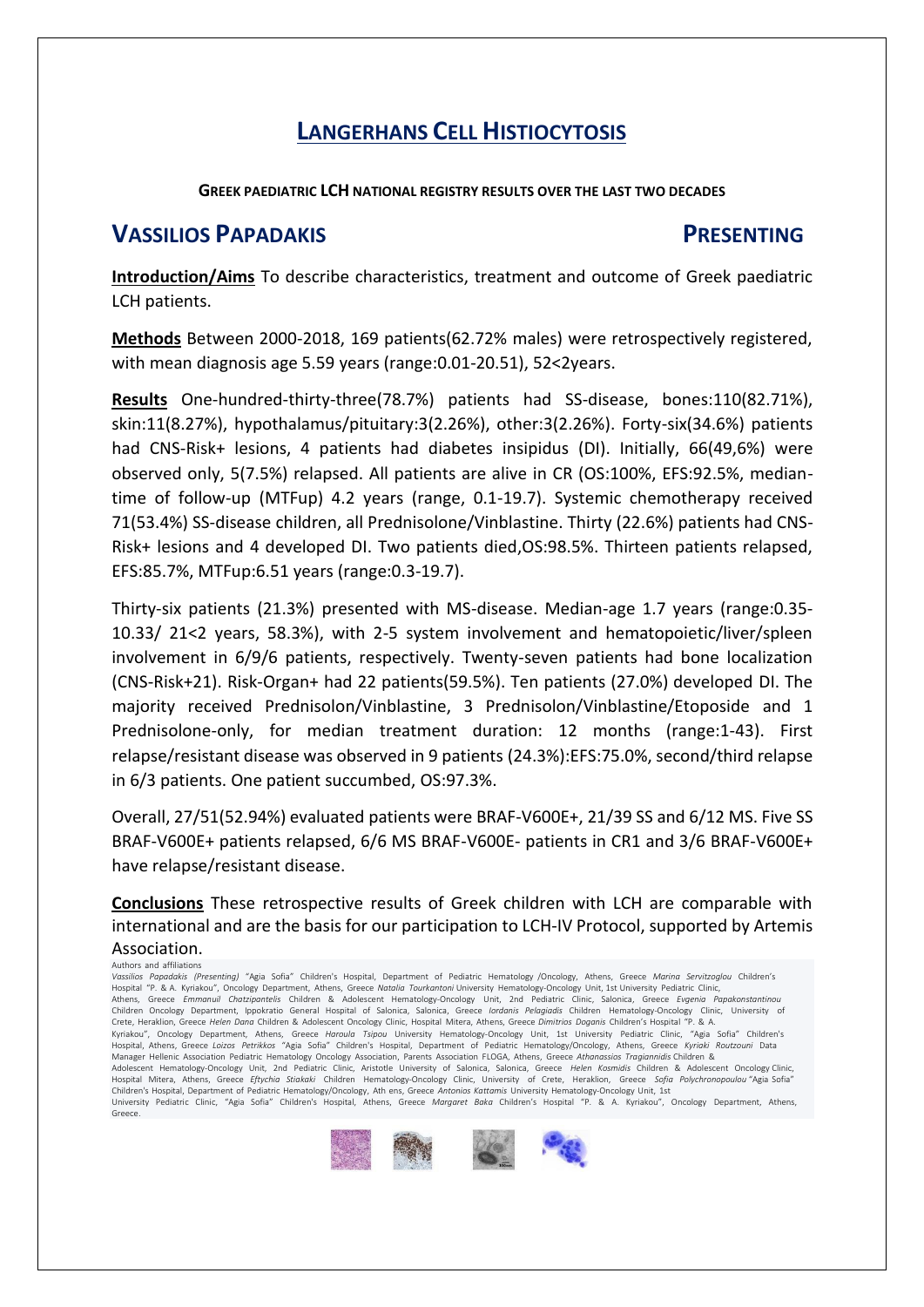*V600E*<br>**PREVALENCE OF THE BRAF** 

**REFALLENCE PLANCE <b>DELL PRAFTION IN GREEK ADULTS WITH LANGERHANS CELL HISTIOCYTOSIS** 

### **DIMITRA STATHI PRESENTING**

**Introduction** Langerhans cell histiocytosis (LCH) is a rare inflammatory myeloid neoplasia with a broad spectrum of clinical manifestations. The activation of the MAP kinase pathway plays an integral role in the pathogenesis with genetic alterations found in the majority of cases, most frequently a somatic mutation that produces the oncogenic *BRAF V600E*  variant.

**Aims** In this study we investigated the prevalence of the *BRAF V600E* mutation and its clinical relevance among patients of our LCH adult clinic.

**Methods** Real-time PCR was used to detect the *BRAF V600E* mutation in paraffin- embedded tissue samples from 31 adults with LCH. Clinical data was retrieved from the clinic's database for retrospective analysis. The study was approved by the Medical Ethical Committee of 251 Hellenic Air Force & VA General Hospital.

**Results** The *BRAF V600E* mutation was identified in 12 patients of our cohort (38.71%), while 13 patients (41.94%) did not carry the mutation. Six patients had inconclusive results (19.35%). The presence of the mutation did not correlate with age at diagnosis, organ involvement, disease extent, response to initial treatment, development of diabetes insipidus and relapse risk. A gender difference was observed as the mutation was more common in females.

**Conclusions** Our results support that an up to 50% prevalence of *BRAF V600E* mutation could be expected among adults, which in our series is at the lower range of the relative percentage found in children. Further studies with a larger number of adults are needed to identify the exact prevalence of mutations in the RAS-RAF-MEK-ERK pathway and their role on clinical parameters and disease outcome.

**Authors and Affiliations**

*Dimitra Stathi (Presenting)* St Thomas' Hospital, London, United Kingdom 251 Hellenic Air Force General Hospital, Athens, Greece *Maria Yavropoulou* 251 Hellenic Air Force General Hospital, Athens, Greece Laiko General Hospital, Athens, Greece *Carl Allen* Baylor College of Medicine, Houston, USA *Harshal Abhyankar* Baylor College of Medicine, Houston, USA *Brooks Scull* Baylor College of Medicine, Houston, USA *Marina Tsoli* 251 Hellenic Air Force General Hospital, Athens, Greece Laiko General Hospital, Athens, Greece *Evangelos Andreakos* Biomedical Research Foundation of the Academy of Athens, Athens, Greece *Gregory Kaltsas* Laiko General Hospital, Athens, Greece 251 Hellenic Air Force General Hospital, Athens, Greece *Polyzois Makras* 251 Hellenic Air Force General Hospital, Athens, Greece